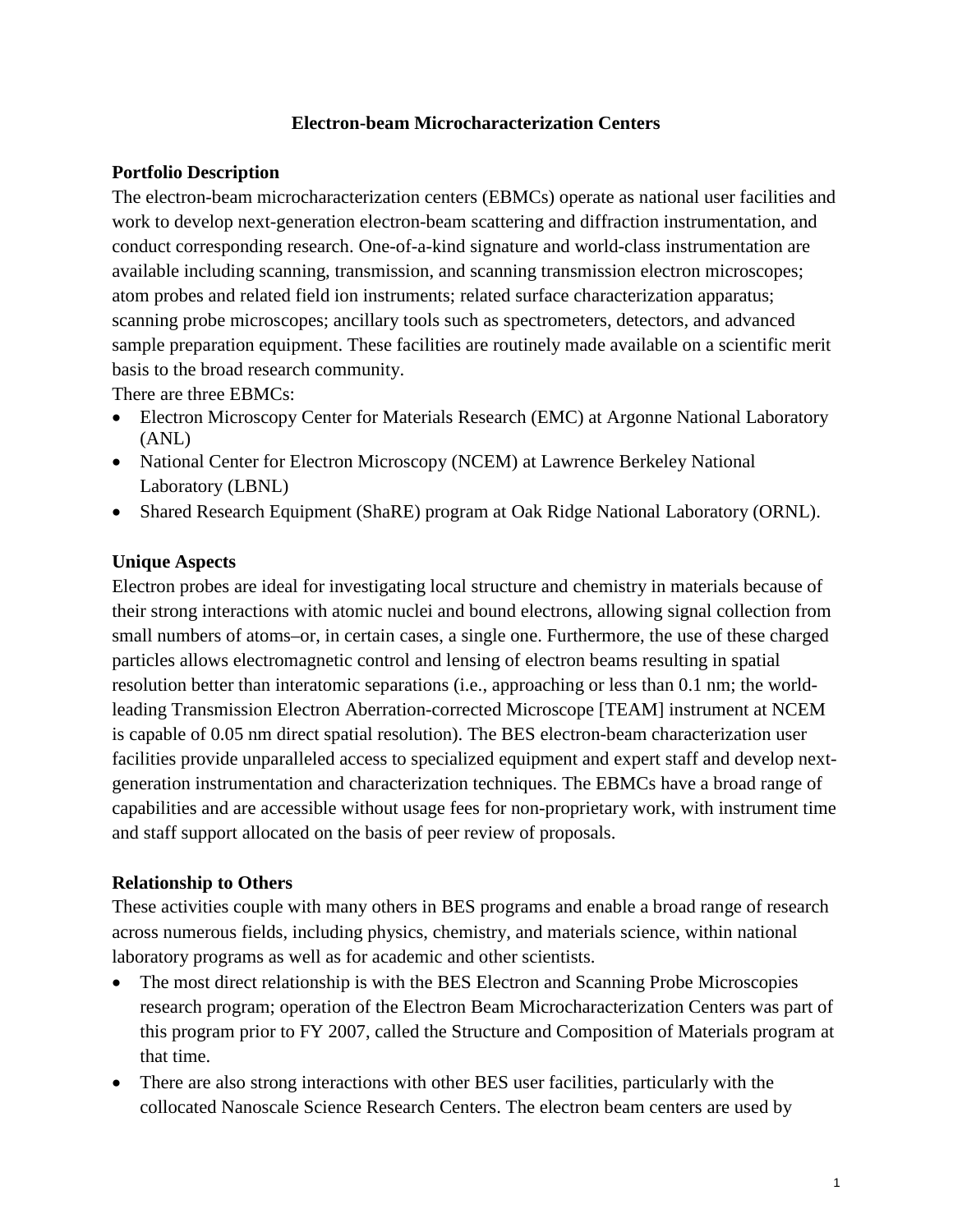researchers funded by BES, other parts of the Office of Science, other parts of the Department of Energy, and numerous other federal agencies and industry.

• BES coordinates nanoscience activities with other federal agencies through the National Science and Technology Council (NSTC) Nanoscale Science, Engineering, and Technology subcommittee, which leads the National Nanotechnology Initiative.

## **Significant Accomplishments**

Major historical accomplishments for the electron-beam characterization centers have spanned improvements in resolution and other performance measures, development of unique capabilities, and outstanding scientific results.

- The development and operation of the Atomic Resolution Microscope (in the early 1980s) and One-Ångstrom Microscope (in the late 1990s) at NCEM, followed by the multilaboratory project to create the TEAM instrument (completed in 2009) are such examples; all constituted world-leading instruments in demonstrated lateral spatial resolution. TEAM leads the world in spatial resolution and embodies the first chromatic aberration corrector in an instrument of this kind, and thus its availability opens new frontiers in imaging of materials on the nanoscale for the broad scientific community.
- Extensive in-situ work and new technique development, including real-time observation of radiation damage in materials and the demonstration of scanning confocal electron microscopy, have been carried out using unique facilities at EMC.
- The ShaRE program has emphasized chemical identification and spectroscopy, with notable achievements in pinpointing the elemental segregation phenomena leading to brittleness or toughening behavior at ceramic interfaces and in developing and using novel methods and tools such as atom location by channeling-enhanced microanalysis (ALCHEMI) and the laser-assisted local electrode atom probe (Laser LEAP).
- Recent advances across the suite of EMBC facilities have included detection of picometerscale strain relaxation in magnetic nanoparticles leading to core-shell segregation and catalytic surface activity, and development of new approaches to characterize magnetic spins and other properties at higher spatial resolution than was previously possible.

# **Mission Relevance**

Electron scattering allows the capture of meaningful signals from very small amounts of material, including single atoms under some circumstances. Electron beam characterization therefore provides unsurpassed spatial resolution and the ability to simultaneously get structural, chemical, and other types of information from sub-nanometer regions, allowing study of the fundamental mechanisms of catalysis, energy conversion, corrosion, charge transfer, magnetic behavior, and many other processes. All of these are fundamental to understanding and improving materials for energy applications and the associated physical characteristics and changes that govern performance.